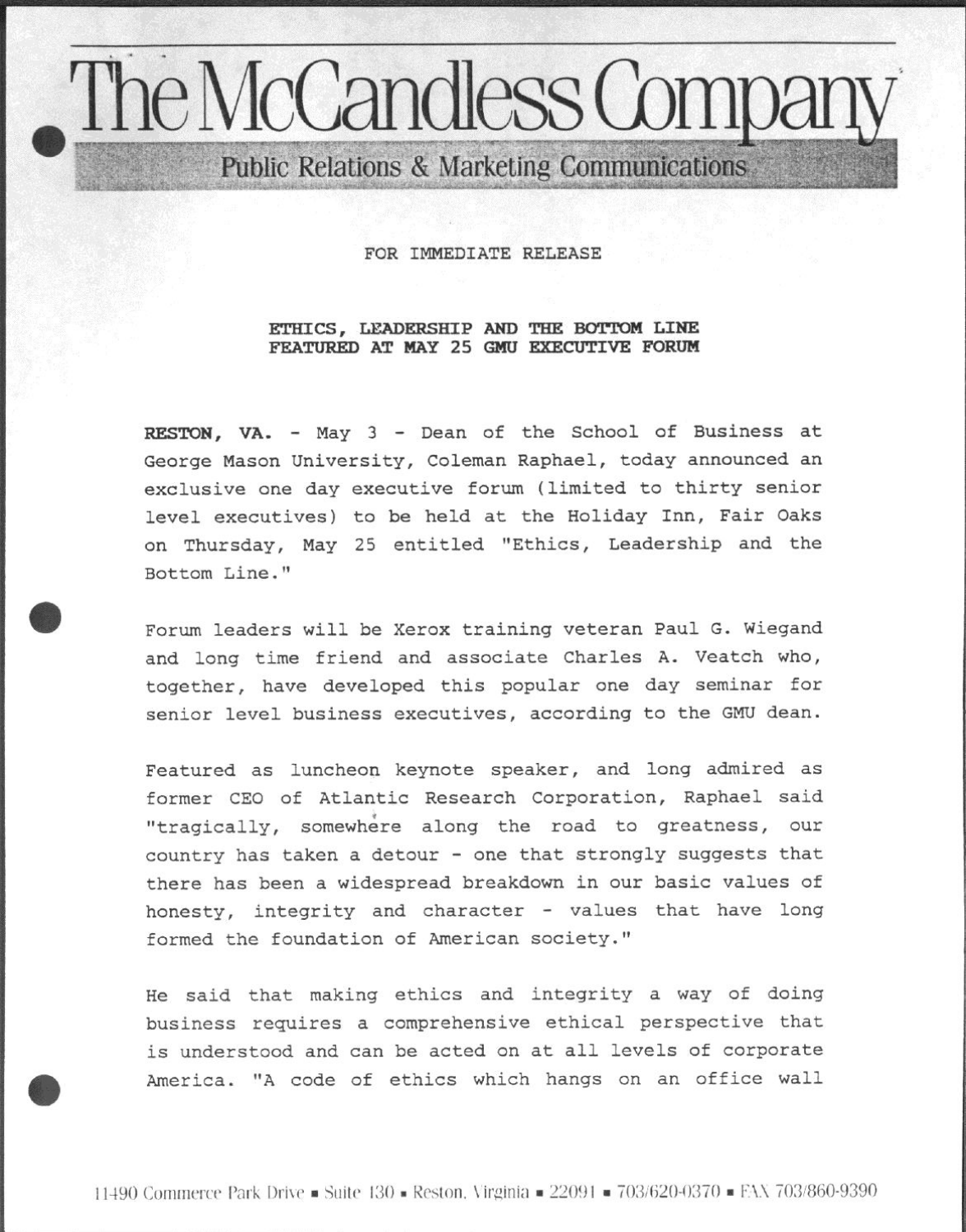does not necessarily change the operations of corporate culture."

Raphael said that this Veatch/Wiegand program, which has been presented to Fortune 100 companies nationwide, was important because it helps small business and large corporations develop clear, practical codes and guidelines and helps build a model for putting ethics and integrity back to work in the management process.

Prior to forming this ethics program partnership, Paul Wiegand of Wiegand & Co., served as manager of international sales training for the Xerox Corporation. His own consulting firm has developed and delivered state-of-the-art sales training programs for major international organizations in Europe, Latin America and Australia.

A frequent guest lecturer at the GMU Schoolf Business, Chuck Veatch is president of Reston-based Environmental Concepts, Inc., a real estate development and management firm which he formed in 1972.

Becoming concerned three years ago with what President Bush, in his January inaugural address, termed "the plague that is infecting America," Veatch and Wiegand formed their subsidiary company to help corporate America provide their executives and managers with a rational and practical method of making ethically sound business decisions.

Those interested in the ethics program should contact GMU Executive Programs Director Rowlan Miller by calling 703- 764-6073, or writing him at the School of Business Administration, George Mason University, Fairfax, VA. 22030- 4444. The all day program costs \$385/person, including lunch and all materials.